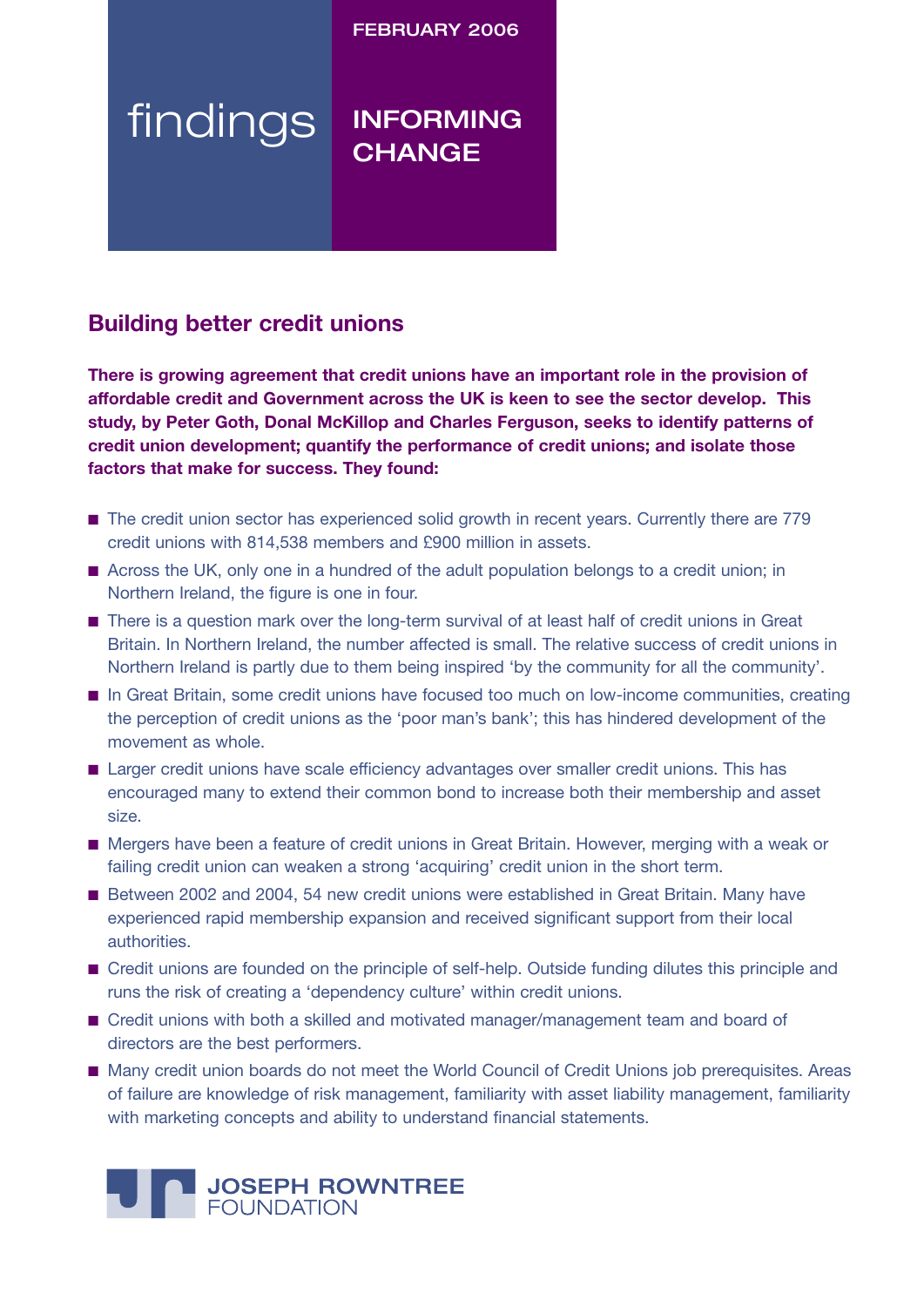## **Background**

Credit unions are not-for-profit, co-operative financial institutions. Traditionally, they have been seen as serving the financial services needs of disadvantaged communities and individuals. Government across the UK is keen to develop credit unions.

In Great Britain, there is a growing acknowledgement by Government that, as 'third sector' lenders, credit unions have an important role to play in providing affordable credit and the Government has endeavoured to develop a framework to broaden the appeal of credit unions. In Northern Ireland credit unions operate under a separate legislative framework. Although the movement in Northern Ireland is much more successful than elsewhere in the UK, consultation has taken place on a series of proposals for the modernisation of Northern Ireland policy on credit unions.

Against the backdrop of this evolving framework, this study provides a financial profile of all UK credit unions. In addition, through case studies, the researchers examine the establishment of new 'fast growth' credit unions and the extensive merger activity among existing credit unions and identify why some credit unions perform better than others.

#### The sector as a whole

In the UK, the credit union sector has experienced solid growth in recent years. Today there are 779 credit unions with 814,538 members and assets of £900 million. Across the UK, only one in a hundred of the adult population belongs to a credit union; in Northern Ireland, the figure is one in four.

The research ranked credit unions from 'weak performing' through to 'strong performing'. This analysis emphasised a degree of weakness in the UK credit union movement, particularly those in England and Wales and in Scotland. There is a question mark over the long-term survival of at least half the credit unions in Great Britain. While some credit unions in Northern Ireland are also structurally weak, this is less pronounced than in Great Britain.

The success of credit unions in Northern Ireland is in part due to them being organisations inspired by 'the community for the community'. In addition, from the outset credit unions have recognised that long-term viability requires that they attract a cross-section of people from local communities, not just those who are socially or financially excluded. In Great Britain, some credit unions have focused overly on low-income communities, creating the perception of credit unions as 'the poor man's bank'. This has hindered both the development of individual credit unions and of the movement as a whole in Great Britain.

### New 'fast growth' credit unions

A recent feature of the British credit union movement has been the establishment of new 'fast growth' credit unions. The research looked at two such credit unions, both in England. Both were strongly supported by their local authorities. This has enabled them to have good quality offices and a team of paid employees from the outset. This 'hot house' approach contrasts with the more traditional/ethical approach to establishing and developing credit unions, focused on volunteers and evolutionary in nature.

These new credit unions were concerned with providing a service to those who might otherwise face financial exclusion; some of their funding depended on providing this service. In the longer term, however, they need to attract a cross-section of members from their local communities if they are to be sustainable and not dependent upon grants and subsidies. Credit unions are founded on the principle of self-help: in the long term, outside funding can weaken and dilute this principle. Outside funding may also encourage a credit union to take decisions that might not be undertaken under normal growth conditions and that at a later stage may be detrimental to stable development. An example of this is grants being used to finance state-of-the-art capital equipment without recognition that such investment brings with it ongoing running and maintenance costs.

#### **Mergers**

Since 2001, credit union amalgamations have gathered pace in Great Britain. The research looked at five mergers, involving two to eight organisations. In most of the case studies, as is currently the norm, one organisation was dominant and the merger was essentially a transfer of engagements into that credit union.

In most of the case studies, the primary drivers for mergers were the existence of weak credit unions and the desire to create a financially viable credit union within which members' funds are safe. Beyond this, a variety of other factors influenced merger activity. For example, the trend for wider common bonds, to embrace a wider membership mix, was important. Larger credit unions have scale efficiency advantages over smaller credit unions; this has encouraged many to extend their common bond.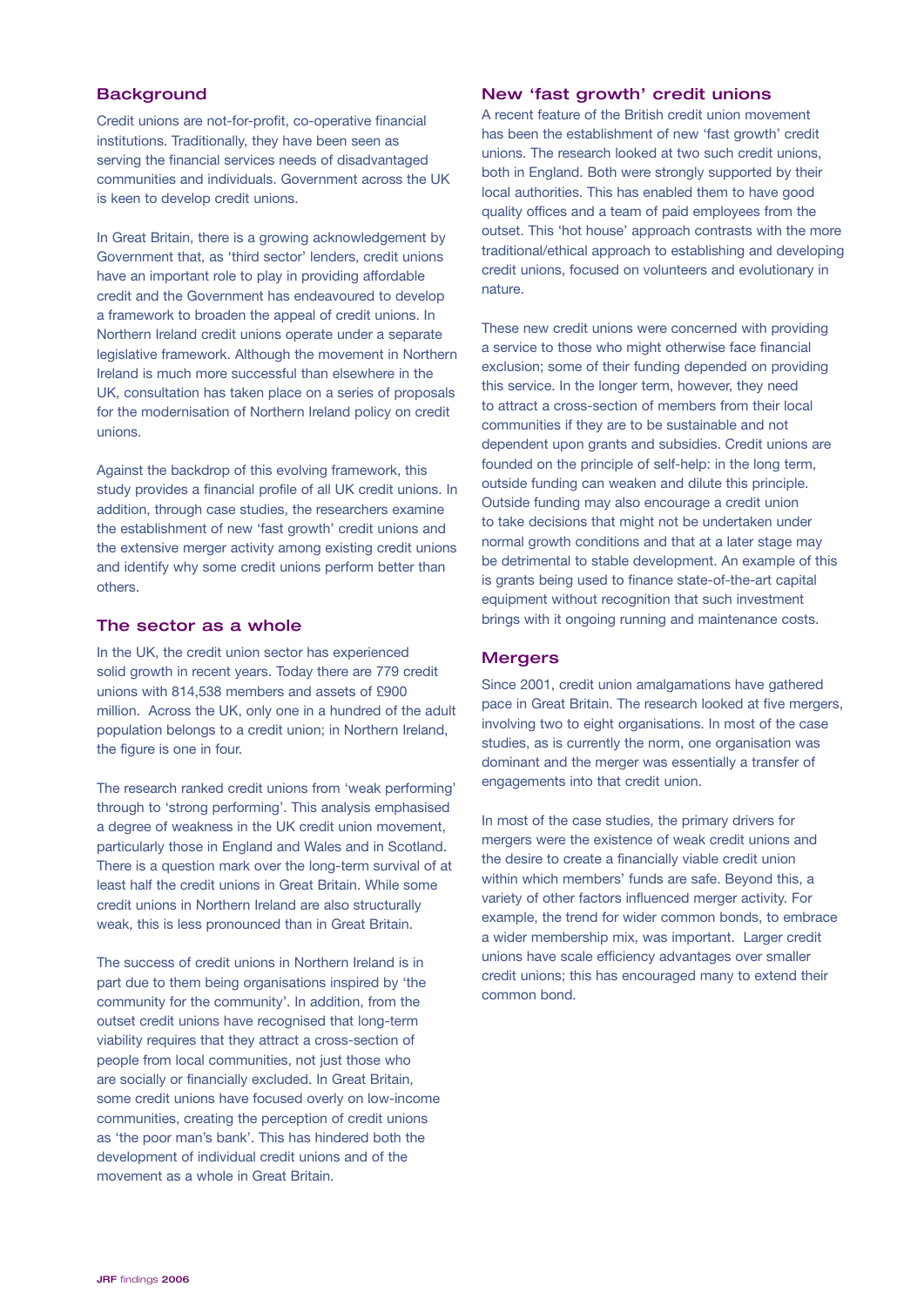In most cases, mergers were 'reactive' and essentially 'mopping up' exercises, dealing with the problems encountered by small community credit unions. In some cases, the merger adversely affected the performance of the acquiring credit union, but only in the shorter term. Other short-term problems included diluting the acquiring credit union's focus on its own members, increasing the level of arrears and reducing dividend payments. In many cases, the co-operative spirit was paramount in driving through such mergers, particularly when failure would have led to the loss of funds by members. (This motivation has been weakened somewhat by the introduction of the Financial Services Compensation Scheme. This protects members' funds in the event of credit union failure.)

# Why do some credit unions perform better than others?

Case studies of 15 credit unions investigated the factors behind performance differences. Seven were strong performers, four were average-to-good and four were marginal. The fifteen cases were geographically spread; five in Scotland, four in England and Wales and six in Northern Ireland.

Isolating the factors behind performance differences is not without problems, as credit unions use different business models. In the UK, discussion about appropriate business models tends to centre upon the relative virtues of the 'new' model versus the 'ethical/traditional' model. However, this debate may be more about theoretical mindsets than hard realities. For a credit union to be effective, irrespective of its label, it must satisfy conditions such as serving the financial needs of a varied membership base, offering a good return on members' funds, providing appropriate products, operating efficiently, demonstrating financial discipline and being subject to appropriate governance structures.

The better performing credit unions attached importance to having good quality, centrally located premises. However, this does not imply that a poorly performing credit union can be transformed through refurbishing existing or acquiring new premises. Rather, there appears to be an appropriate point in a credit union's growth cycle when such activities will give a further pronounced impetus to membership and asset growth.

Credit unions with a skilled and motivated manager, management team and board of directors significantly outperformed others. Where a board was not functioning to its full capacity, this created greater problems for smaller credit unions as many did not have resources to appoint paid employees.

It was also evident that many credit union board members did not meet the 'job prerequisites' established by the World Council of Credit Unions in 2002. Areas of failure for both weak and strong credit unions were 'knowledge of risk management and effective management', 'familiarity with asset liability management' and 'familiarity with marketing concepts'. More worryingly, many boards had a sizeable number of directors with no 'ability to read and interpret financial statements'. Creating better functioning boards is, however, not a simple task: many of the credit unions studied found it difficult to attract members to serve on the board in the first place.

#### Policy recommendations

On the basis of these findings the researchers make the following policy recommendations for individual credit unions, trade associations and government across the UK. The aim is to assist the credit union movement in the ongoing debate about the development of strong, sustainable, self help credit unions that can positively contribute to the financial well-being of their members. The recommendations include:

- Placing greater emphasis on credit union development based upon a cross-section of the population, including affluent sections of society; this offers a more viable long-term model than concentrating only on financially excluded people.
- Encouraging the current trend towards widening of common bonds, especially where this facilitates greater diversification of credit union membership.
- Greater use of credit scoring for loan purposes, given that direct knowledge of members will be diluted and bad debt might otherwise increase.
- Recognising that it is not in the interests of the credit union movement as a whole to expect strong credit unions to merge with weaker ones if this in turn weakens the stronger body.
- Greater investment in the training and development of volunteers serving on credit union boards, given their critical role.